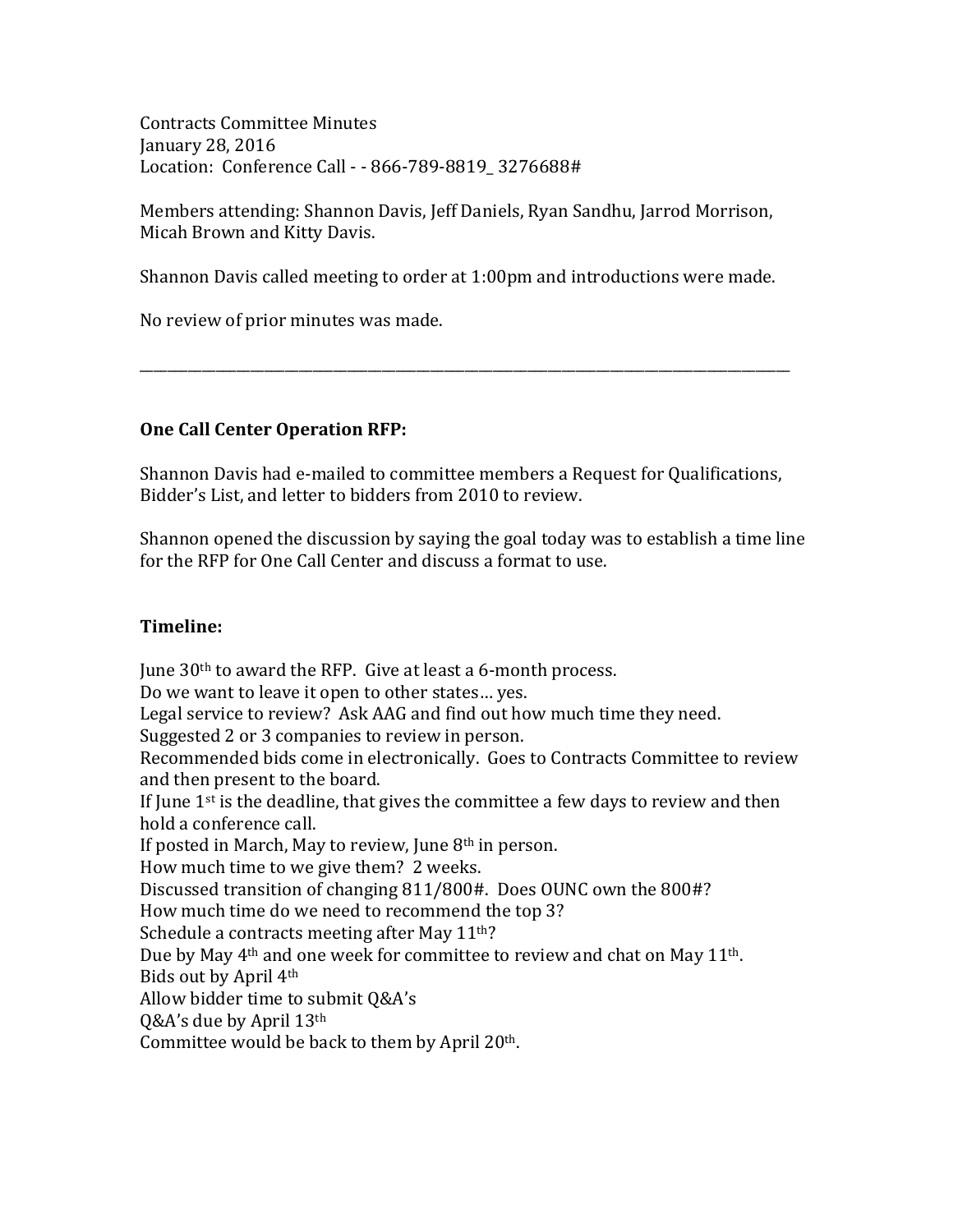## **Review of Request for Qualifications:**

Section 2: Scope of Work

Under 7: delete 'stock inventories

Under 10: delete all

Under 11: ask Johanna about wording on 'handicapped'. (hearing impaired)

Section 4: Statement of Qualifications Contents

- A. Cover sheet
- B. Firms' Capabilities
- C. Operations Team
- D. Operations Understanding
- E. Methodology of Operating the Center
- F. Resources
- G. Supportive Information
- H. Technology Changes
- I. Pricing -- this is added to gauge their interest.

Section 6: Statement of Qualifications Evaluation and Vendor Acceptance Under 6.1: Remove A that is in document.

Under new A: change Interview to 'Proposal or Presentation'. And add "the committee will select the top vendors to present proposals to the Board on June 8, 2016.

Under 6.3: Criteria: add I. Pricing and Weighted Value; numbers were adjusted.

Section 7: Inquires Under 7.1: Addressed to Shannon Davis Under 7.2: April 13, 2016

Section 8: General Information Vendors to present on June 8, 2016

Shannon will send out corrections to committee prior to next board meeting. Changes to RFP will be discussed at the next OUNC Board meeting on Feb. 10, 2016. Leff Daniels will research CGA website for other vendors.

\_\_\_\_\_\_\_\_\_\_\_\_\_\_\_\_\_\_\_\_\_\_\_\_\_\_\_\_\_\_\_\_\_\_\_\_\_\_\_\_\_\_\_\_\_\_\_\_\_\_\_\_\_\_\_\_\_\_\_\_\_\_\_\_\_\_\_\_\_\_\_\_\_\_\_\_\_\_\_\_\_\_\_\_\_\_\_\_\_\_\_\_\_\_\_

\_\_\_\_\_\_\_\_\_\_\_\_\_\_\_\_\_\_\_\_\_\_\_\_\_\_\_\_\_\_\_\_\_\_\_\_\_\_\_\_\_\_\_\_\_\_\_\_\_\_\_\_\_\_\_\_\_\_\_\_\_\_\_\_\_\_\_\_\_\_\_\_\_\_\_\_\_\_\_\_\_\_\_\_\_\_\_\_\_\_\_\_\_\_\_\_\_

**Old Business: None** 

**New Business:** None